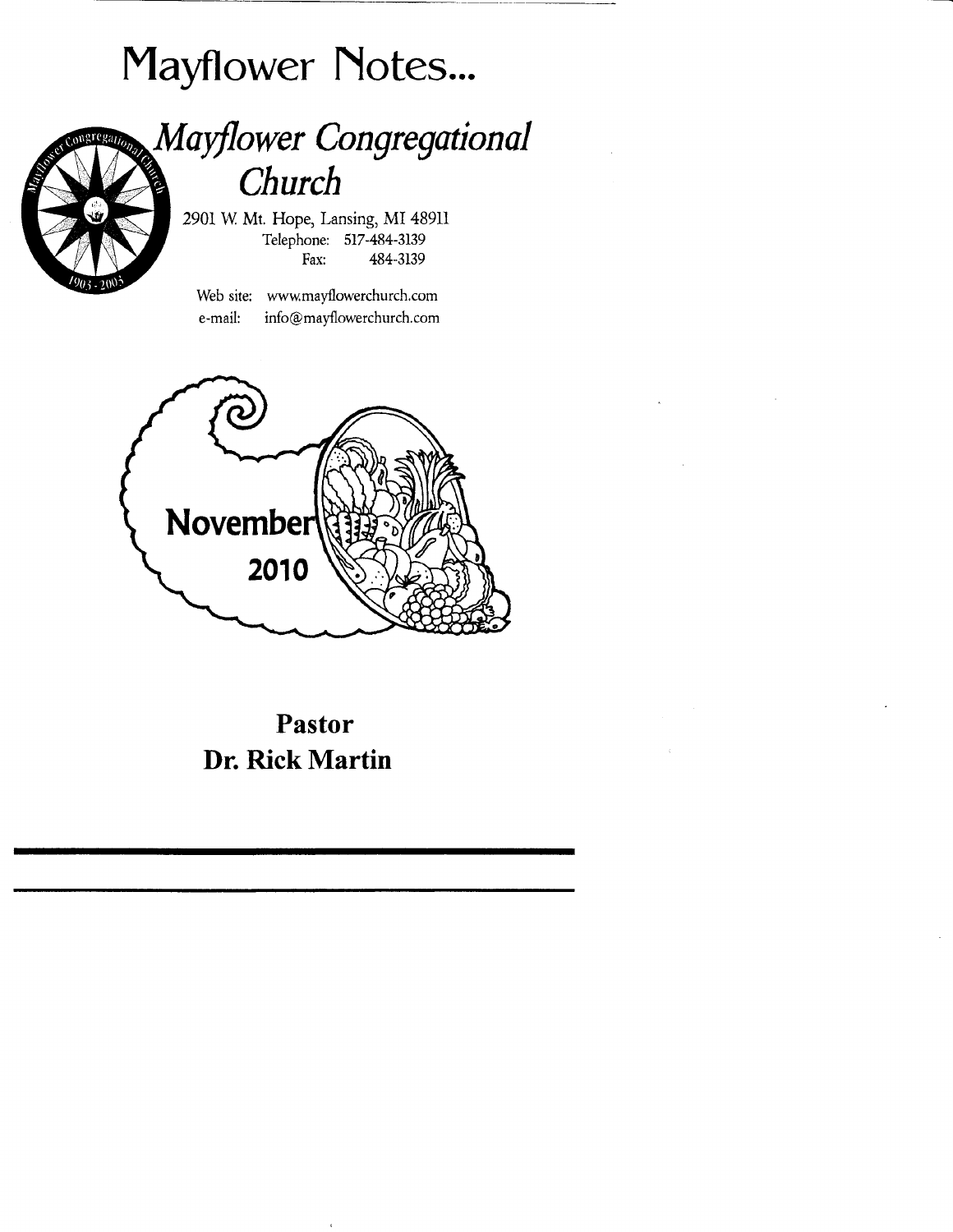|                | Dates to remember in November    |
|----------------|----------------------------------|
| November 5 & 6 | Rummage Sale                     |
| November 13    | Second Saturday Supper           |
| November 20    | Weight lifting Meet              |
| November 21    | Walter Ellis Harvest<br>Festival |
| November 25    | Thanksgíving Day                 |
| November 28    | First Sunday in Adve <u>nt</u>   |
|                |                                  |

### **Walter Ellis Harvest Festival**

The Walter Ellis Harvest Festival will occur on the Sunday before Thanksgiving, November 21st this year.

Many of us never met Walter Ellis. He was a member of Mayflower and he strongly believed in giving back to his community. He started the Harvest Festival as a way to feed people who were hungry in the Lansing area.

We will be collecting canned goods and donations for this worthwhile yearly event. Please designate your checks for the Harvest Festival.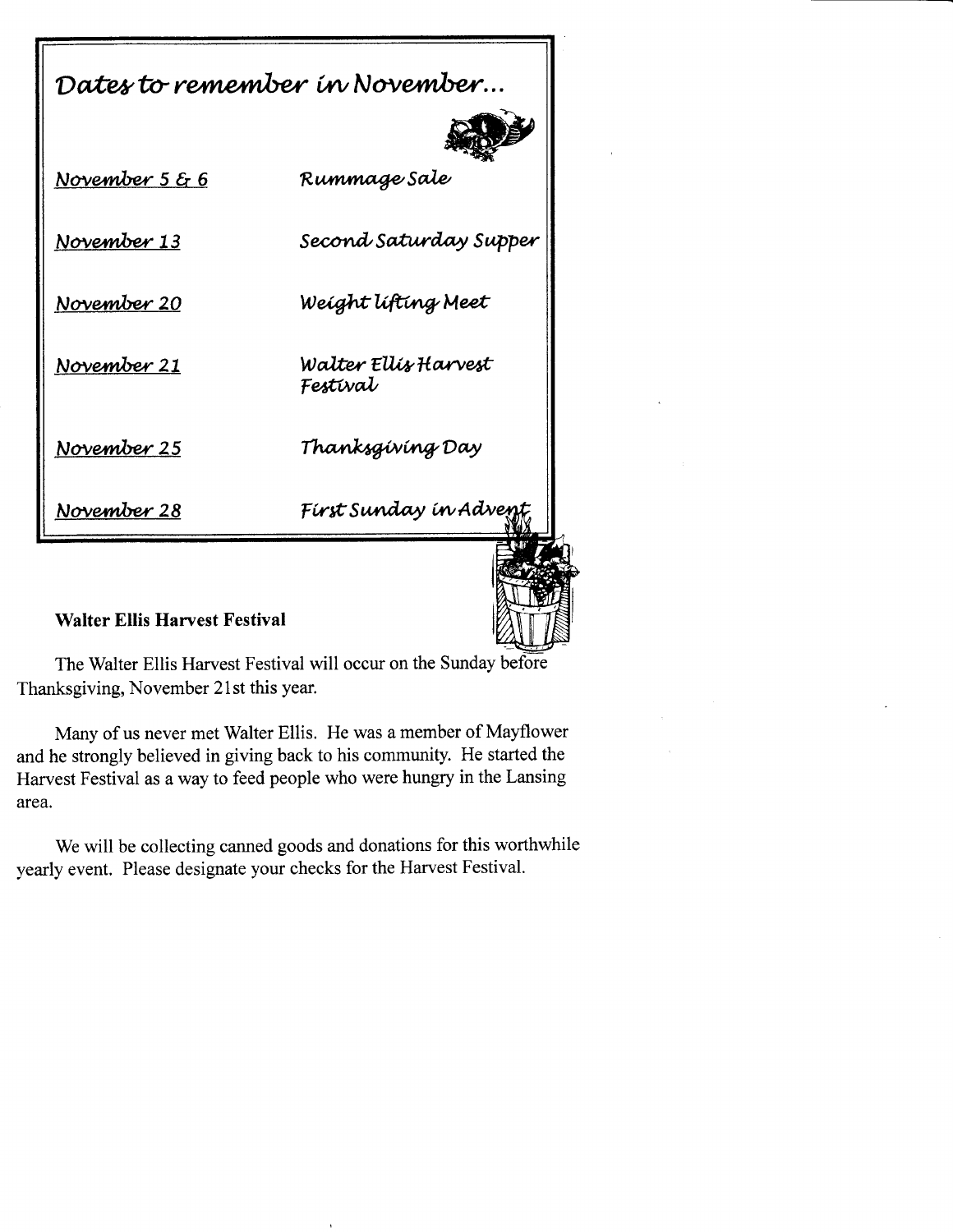#### Mayflower NOTES for November 2010

#### From the Pastor's Desk

#### Count Your Losses

Thanksgiving Day is almost upon us once again. Food  $-$  Fun  $-$  Family. Except, the odds are good that we may have experienced loss since last Thanksgiving Day: Loss of a loved one, loss of a job, loss of a home, loss of health or ability. Nearly everyone has experienced "loss" in the past year. The Holidays magnify what we have lost.

Add to our personal losses, we live in a society of discontent. If we don't have the newest phone, the biggest house, the fastest car, the latest toys, society tells us we cannot be happy and content. We must have more. We must have the best. We must have. We must have. Thus we are feeling "loss" of the people and things we have had and loss; and we are feeling "loss" of the things we never had, but must have. Count your many losses, name them one by one, count your many losses and see what God has not done. Life is so unfair! Life is so depressing.

OR, there may be another way of living life. The Apostle Paul talks about a life "overflowing with gratitude" (Colossians 2:6) and developing an "attitude of thanksgiving" (Colossians 4:2). What would happen if, instead of rehearsing our losses and feeling cheated of what we should have, we were **overflowing with gratitude** for what we do have. What would life be like if we had an attitude of thanksgiving? Going through each day recognizing our blessings, grateful and thankful to God who fills our life with all we have. Sounds to me like the Pilgrims, who were going through great struggle in the New World, yet gathered for a day of food, fun, family, & neighbors to give thanks for their blessings.

Count your losses equals a life of despair. Count your blessing equalsa life of happiness. Your choice.

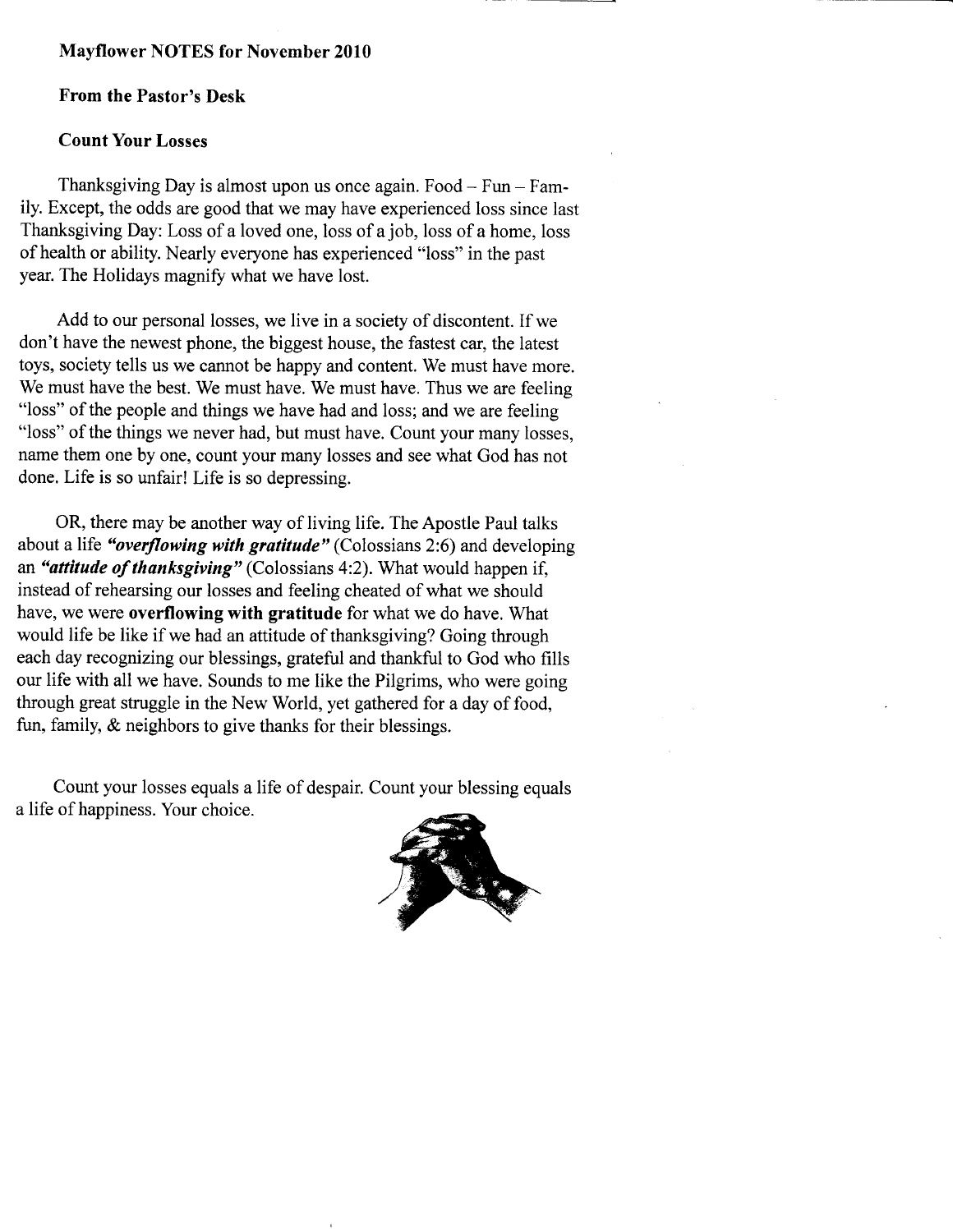## From Liz Canfield

As I write today, it is a beautiful yet crisp fall day. Yet by the time the newsletter reaches everyone, I suspect our run of good weather will be over. So, my November thankfulness must begin with an appreciation for the beauty of October. It is something I seem to forget every year, and am left to marvel anew at.

We had a busy month in October's Sunday School. We studied the story of the Widow's Mite, in order to prepare our hearts for Consecration Sunday. We made beautiful turkey table toppers, and we participated in sharing what Mayflower means to us as part of the Consecration Sunday festivities.

November is Christmas pageant time, and we will be spending the month preparing to bring you a great show in December. Have a lovely November!

## Our Sympathy...



Mayflower Church sends our deepest sympathy to John Wilcox and his family for the loss of Doris on October 9,2010. God bless her soul.

Head Usher

Naida Kenyon





Mitten Tree Walter Ellis Harvest Festival Operations Christmas Child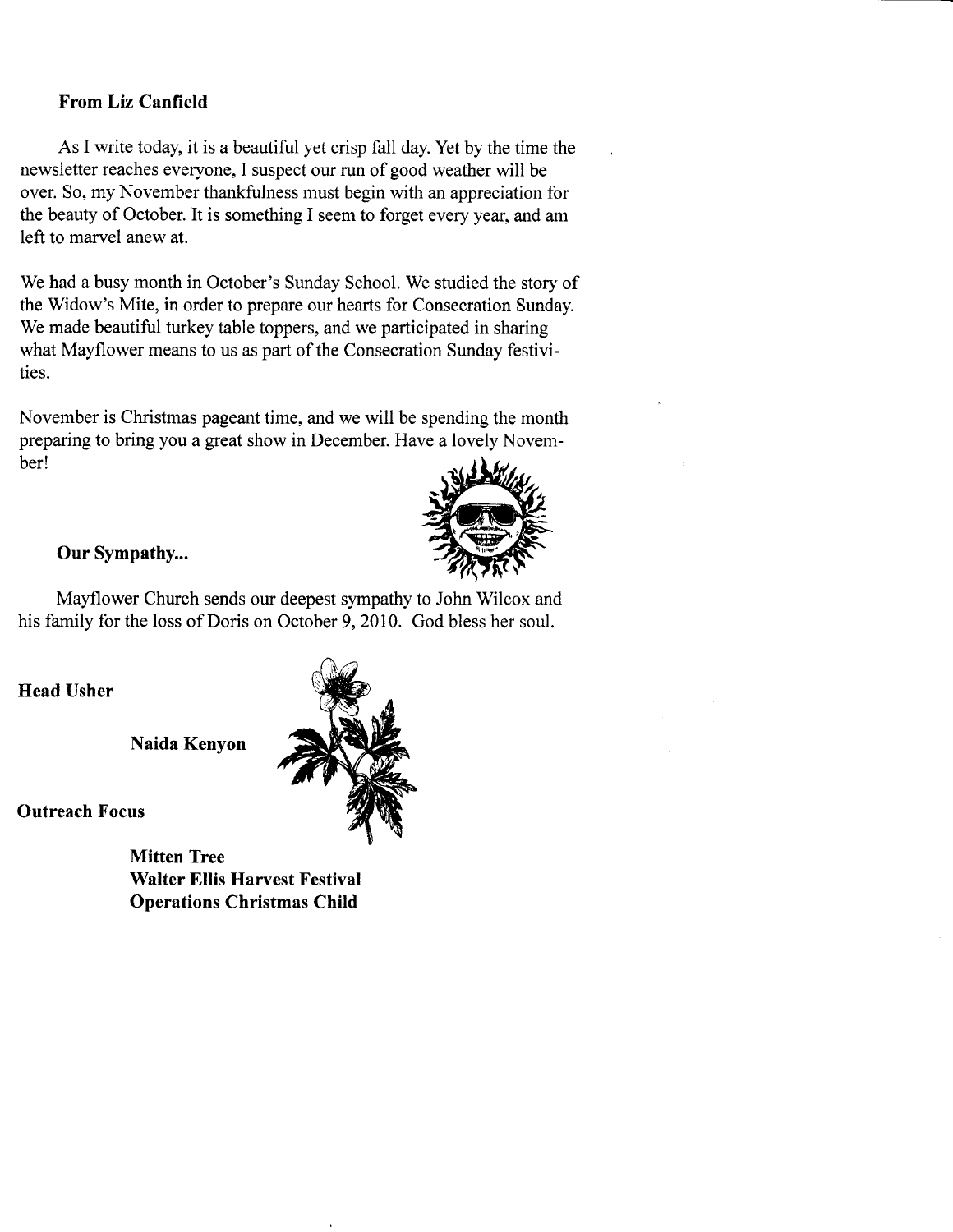#### Dear Mayflower Friends,

God has made us all as we are...as children, young adults, and more mature adults. God, quite evidently, has made me to be (among other things) an olympic-style weightlifter...a person who lifts a barbell from the floor all the way over their head. The first time I did one element of this, I was ten years old. Periodically during my adolescence, I would do it at my friends' houses (they always had a barbell "exercise set" lying around in the basement). It always felt good to do this...sort of a "light bulb going off'experience, even when I was 10-12 years old, and later on through my junior high and high school years. I knew that I enjoyed it, because it brought me some kind of joy that I had difficulty describing. I didn't really know what that feeling was, but I knew I liked it. why wouldn't I like it? God (as I now understand) evidently created me to do it. In 1965 when I was seventeen years old, I learned all the competitive lifts that are involved in performing this sport (now only two events required). It's done on a special barbell that turns quickly and smoothly and is designed for maximum performance in the two events of olympic weightlifting, the snatch and the clean and jerk. The very first day I lifted on an olympic standard barbell, the light burned ever more brightly.

Right after I graduated from high school, my cousin introduced me to the olympic standard barbell because he knew that I would like it, and he was right....was he ever! I still don't know how to describe this fully. I don't just like this, I love this. It is a love that is part of the person God made me to be. My journey from that first day with my cousin in the garage in 1965 grew into being a member of three U.S. Olympic Teams, four U.S. World Championship Teams, traveling to ten countries, and eventually setting six American Records, and winning eight World Masters championships (age 35 and over) gold medals and two world Masters Records.

I have recently returned from ciechanow, Poland (sixty miles north of Warsaw), where I garnered my eighth World Master Championship gold medal. Most of you have seen this medal, but I'll bring it in for anyone who hasn't. Every major world meet is a growing experience, and this year's was no exception. This year, I lost twenty-seven pounds to move into a weight class and lift against a fellow Czech Republic Olympian from my '72 and'76 olympic experiences (he's a somewhat smaller guy).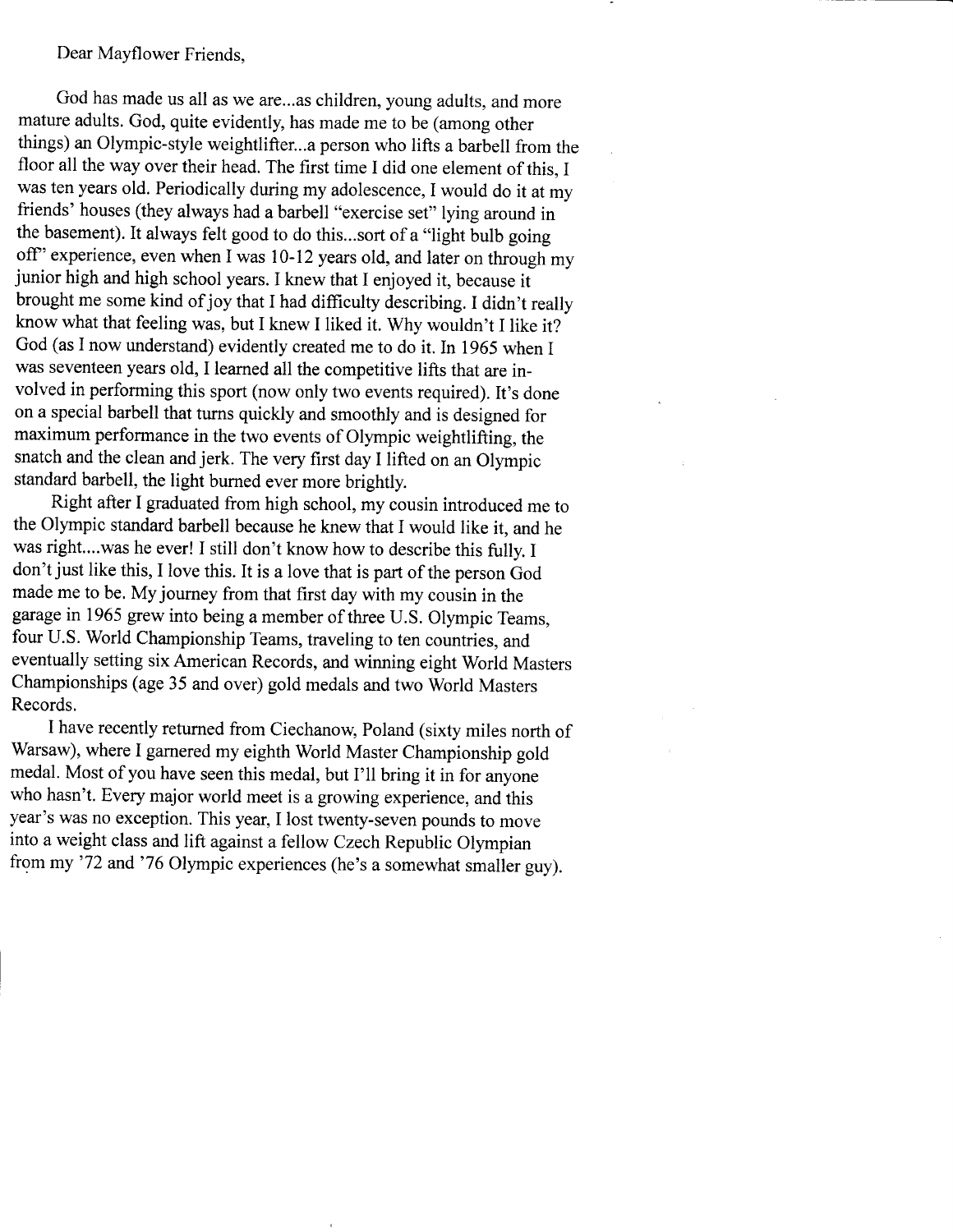We had a great time lifting against each other (this time I won), and we understand each other, even though I don't speak Czech and he doesn't speak English. And the reason is that God made the two of us to do this special thing that we love so much. It's not that we don't love others or don't have other allegiances...we just love this thing we've been made to do. And as I was explaining to Pastor Rick just recently, the weight loss, the sacrifice, the effort, and yes, sometimes the suffering - are not of my own will power or inspiration. They are NOTHING compared to what Jesus went through that fateful night in the Garden of Gethsemane and later on Golgotha. They are but faint glimpses into what has been done for us all as Christians. And I love it, and I love Him. And I thank Him for creating me the way he has. And I thank you all for your prayers, good wishes and support during the last two years helping me recover from injury and supporting this trip in the way that you have. It is very special to me.

God bless, Fred

## Bible Trivia



- Q. What kind of man was Boaz before he married? A.Ruthless.
- Q. What do they call pastors in Germany?
- A. German Shepherds.
- Q. Who was the greatest financier in the Bible?
- A. Noah. He was floating his stock while everyone else was in liquidation.
- Q. What was the greatest female financier in the Bible?
- A. Pharaoh's daughter. She went down to the bank of the Nile and drew out a little prophet.
- Q. What kind of motor vehicles are in the Bible?
- A. Jehovah drove Adam and Eve out of the Garden in a Fury. David's Triumph was heard throughout the land. Also, probably a Honda, be cause the apostles were all in one Accord.
- Q. Who was the greatest comedian in the Bible?
- A. Samson. He brought the house down.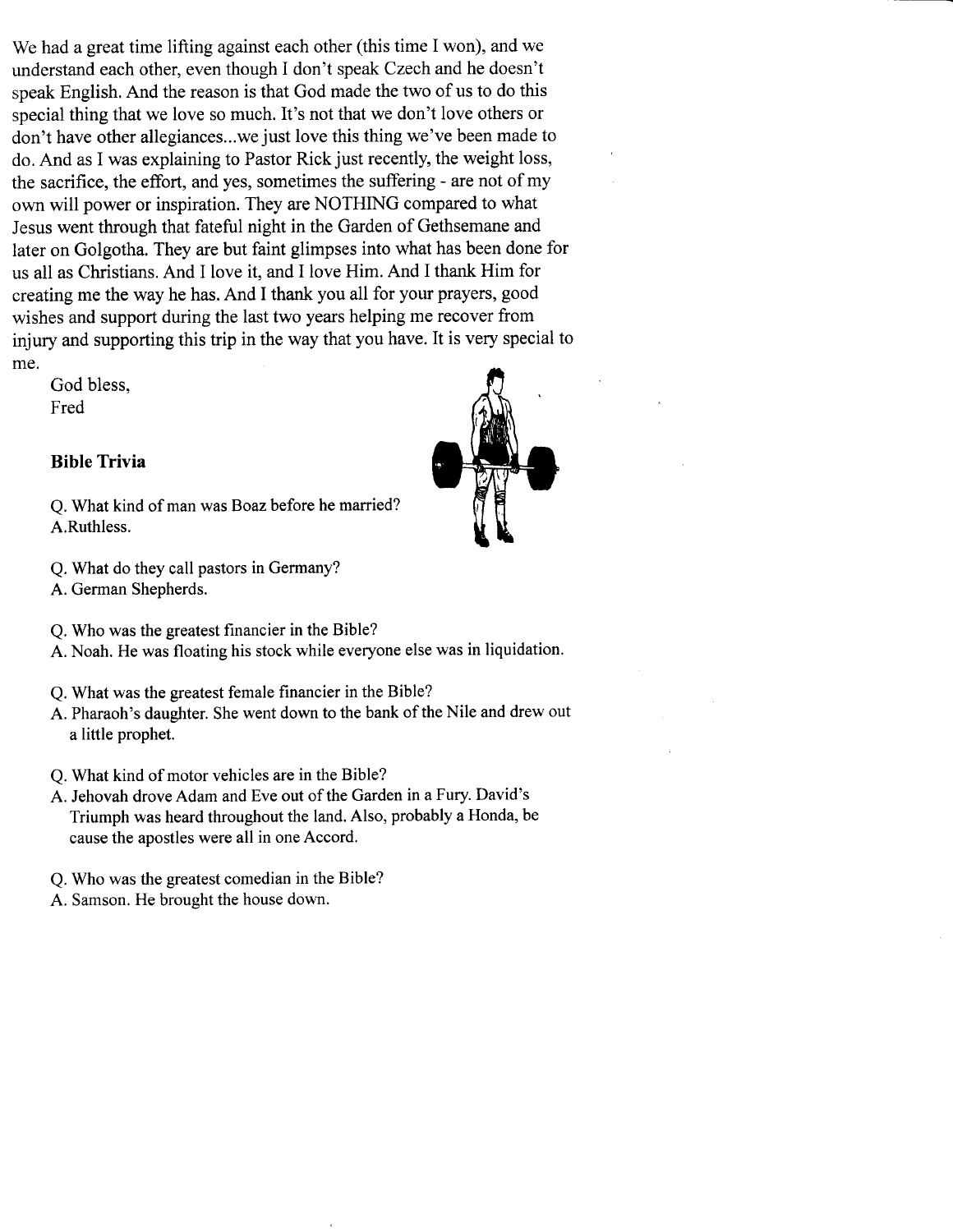## Peace Sunday

The Prudential Council has designated November 7th as "Peace Sunday".

We'll dedicate a new "peace" candle for the altar; music and the serrnon will have a related theme. We'll create prayer flags with the Sunday school. Please plan to attend this meaningful service.

## The Mitten Tree

The mitten tree will be up this weekend awaiting your donations of winter mittens, hats and scarves. We hope to distribute them before the holidays. Cash or check donations will be welcome. Please designate the "mitten tree" on your checks.



Mark your calendars on November 20th for the Iron Egg Weightlifting Campionship. The contest will take place in the Social Hall at Mayflower from 11:00 a.m. until 4 p.m.

Weightlifters from the near midwest will be lifting for top honors.

### Shoebox Gifts

Remember to pick up a shoebox and fill it with items for a child in another country. Haiti will be one of the countries that this project focuses on this yeat.

Your shoebox needs to be tumed into the church office by November l4th.



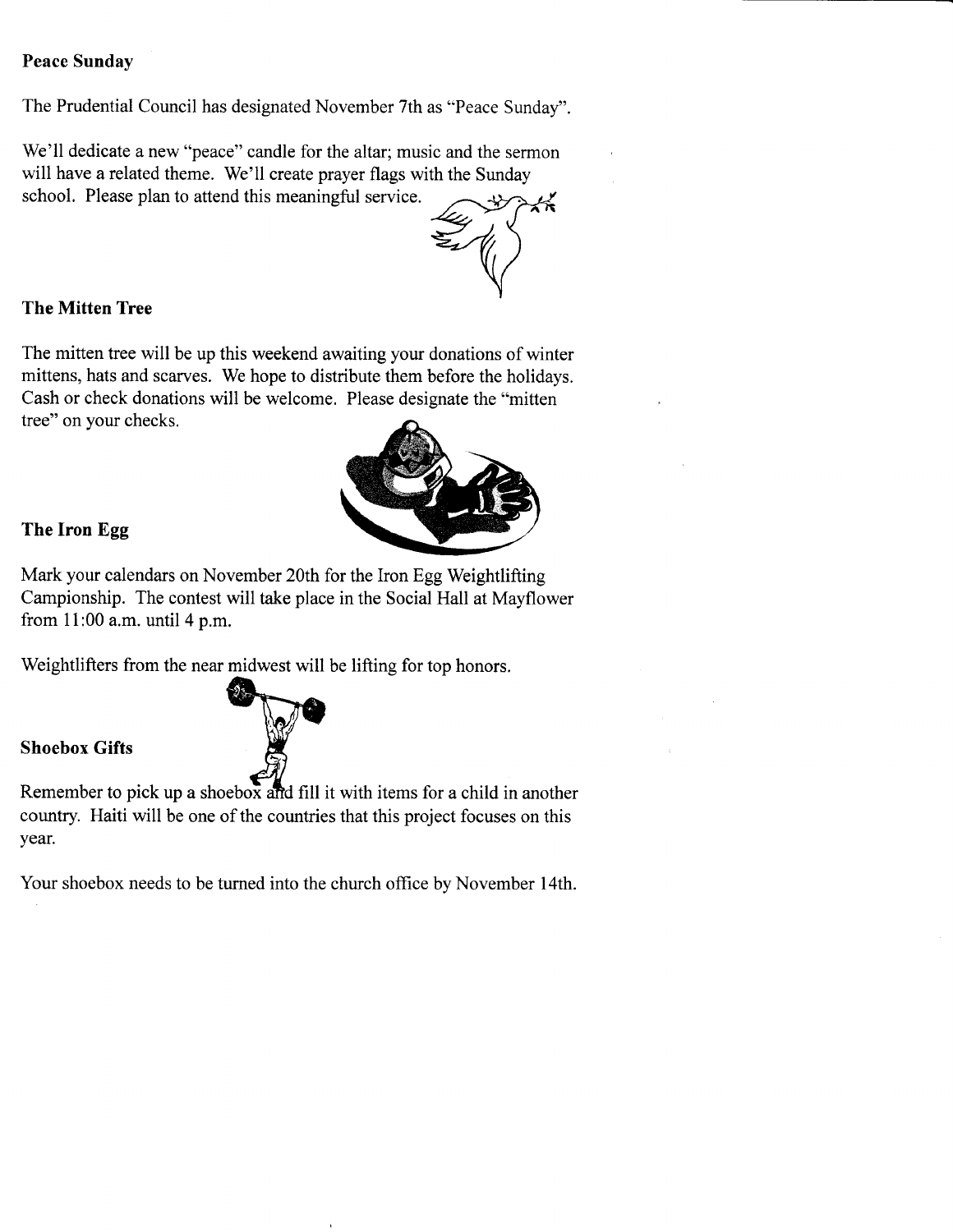#### **Music for November**



Have you read the books by Jan Karon, with protagonist Father Tim Kavanagh, the "Mitford" series? I highly recommend them. They are a mixture of home, humor, scripture, seeking, diffrculty, resolution, and love. You will smile, but you will also think and hope. She began a second series in which Father Tim returns to his childhood home in Mississippi, "Home to Holly Spring."

At one point Paul's Second Letter to Timothy (1:7) is quoted: For God hath not given us the spirit of fear; but of power, and of love, and of a sound mind. Paul is writing this to Timothy, to encourage him to witness faithfully to Jesus, in the face of suffering and opposition. Father Tim, as well as we, are encouraged to not be fearful, but to be loved in Christ, and to be strong in Him. I am reminded of a parallel verse, Joshua l:9: Be strong and courageous, do not be terrified, do not be discouraged, for the Lord your God is with you, wherever you go.

Apparently, I would like the answers right now, and that is usually not the way life works! We can shape things many ways in our minds; perhaps plan A is not the only way. When we hear about life in Zimbabwe how can we not adjust our perspective?

Life is not a flowery bed of easeJ, but we have a wonderful, awesome God, and godly friends who reflect Christ's light. From Proverbs 3:5-6, here is a special heart verse: Trust in the Lord with all your heart and lean not upon your own understanding. In all your ways acknowledge Him and He will direct your paths. God's way, not our way. Father Tim prays the prayer that never fails: Thy will be done!

Amen Chrisann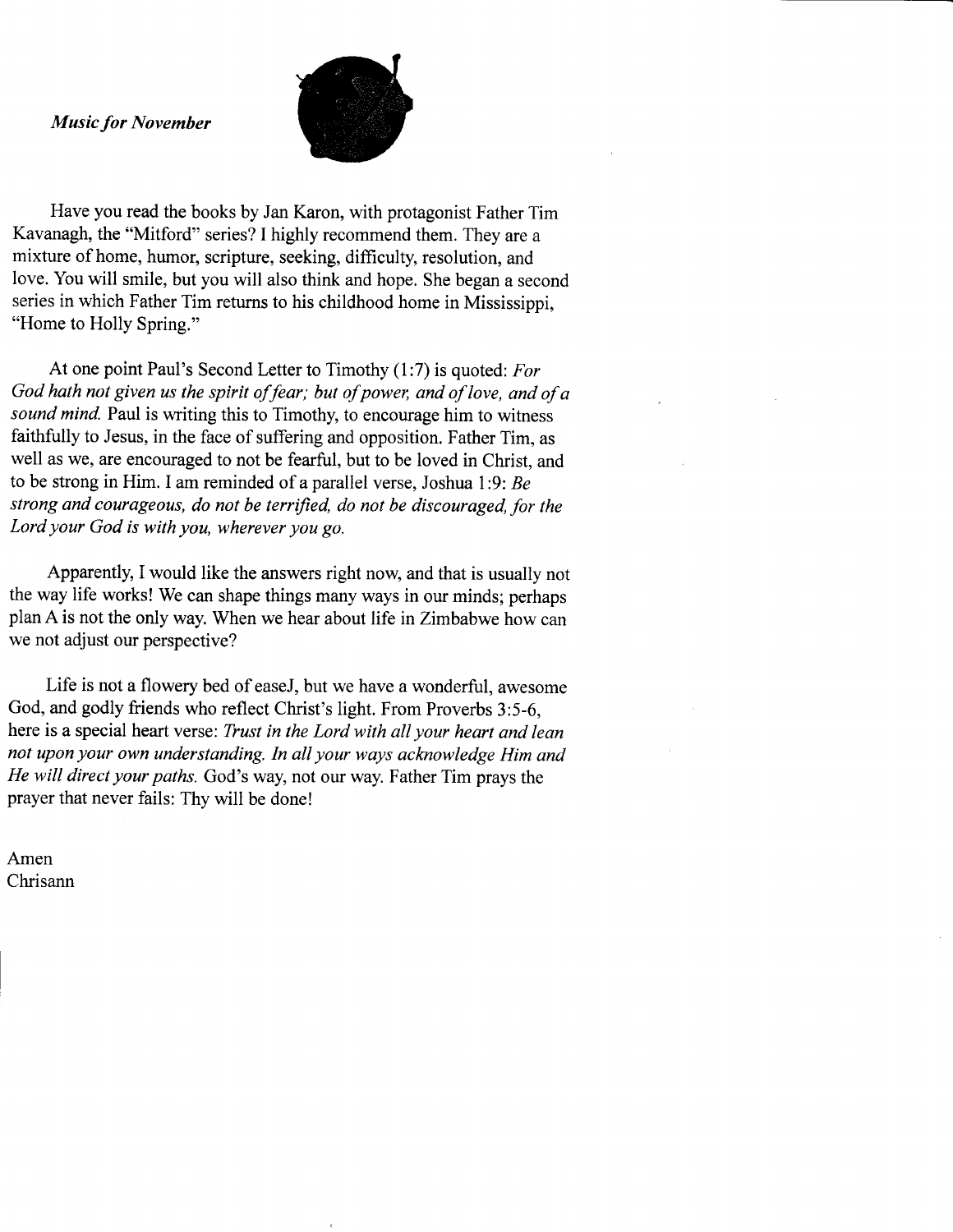## Ice Cream Prayer, The

by:Author Unknown, Rainbow Garden

Last week I took my children to a restaurant. My six-year-old son asked if he could say grace. As we bowed our heads he said, "God is great and God is Good. Let us thank Him for the food, and I would even thank you more if mom gets us ice cream for dessert. And Liberty and justice for all! Amen!"

Along with the laughter from the other customers nearby, I heard a woman remark, "That's what's wrong with this country. Kids today don't even know how to pray. Asking God for ice-cream! Why, I never!"

Hearing this, my son burst into tears and asked me, "Did I do it wrong? is God mad at me?"

As I held him and assured him that he had done a terrific job and God was certainly not mad at him, an elderly gentleman approached the table. He winked at my son and said, "I happen to know that God thought that was a great prayer."

"Really?" my son asked. "Cross my heart." Then in theatrical whisper he added (indicating the woman whose remark had started this whole thing), "Too bad she never asks God for ice cream. A little ice cream is good for the soul sometimes."

Naturally, I bought my kids ice cream at the end of the meal. My son stared at his for a moment and then did something I will remember the rest of my life. He picked up his sundae and without a word walked over and placed it in front of the woman. With a big smile he told her, "Here, this is for you. Ice cream is good for the soul sometimes and my soul is good already."